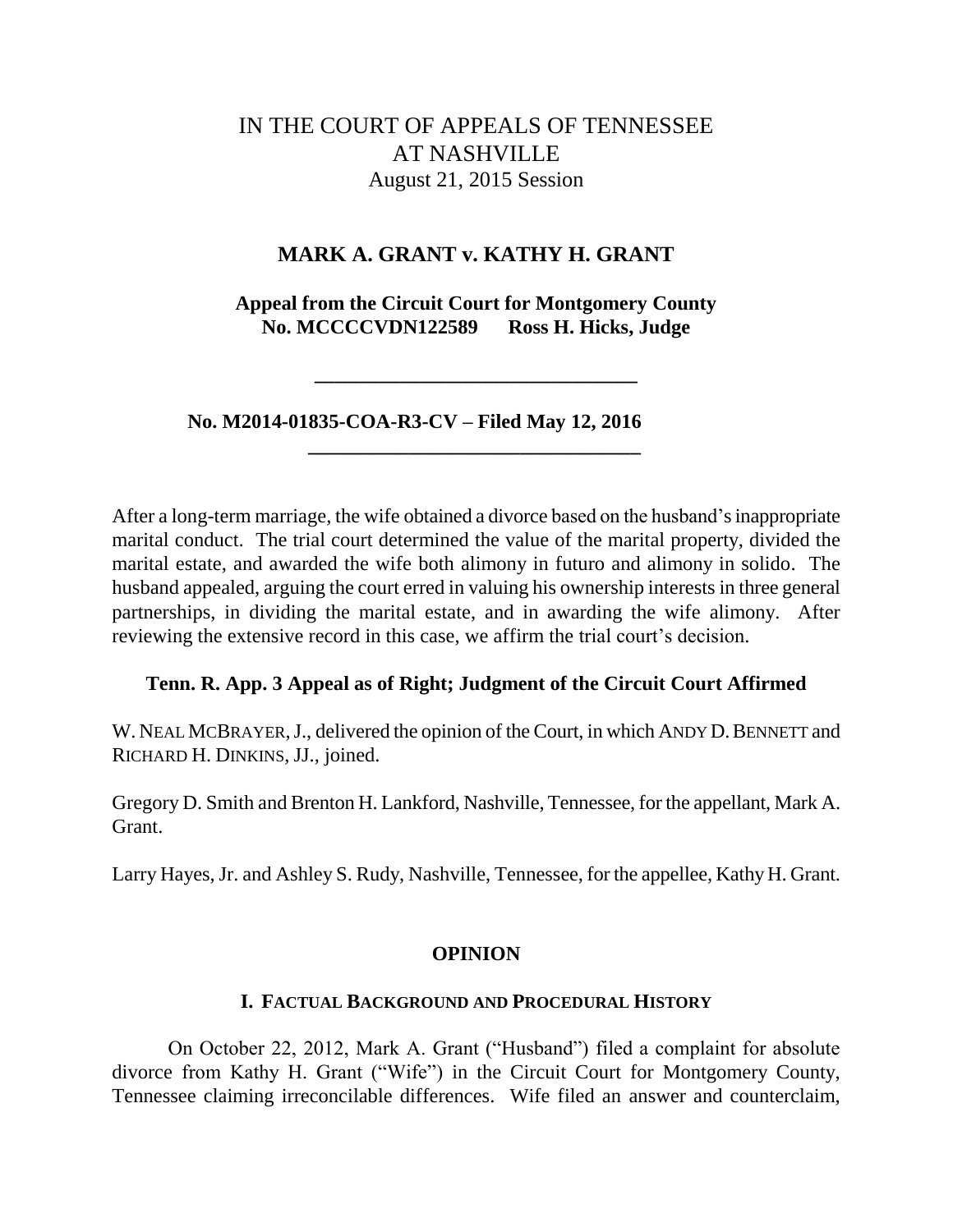alleging Husband was guilty of inappropriate marital conduct. The court granted Wife a divorce on the ground of inappropriate marital conduct based on Husband's admitted adultery.

The parties did not dispute the classification of their property interests. The focus in the trial court was on the valuation and division of those interests. The trial court held a twoday hearing to determine: (1) the appropriate value and equitable distribution of the marital estate; (2) whether Wife should be awarded alimony in future; and (3) whether to award Wife her attorneys' fees and costs.

#### A. PROOF AT THE HEARING

#### 1. Testimony of the Parties

Husband and Wife, at the time of the hearing, were in their fifties. They married each other twice. During their first marriage, they had one son, now an adult, and Wife spent his early years as a full-time homemaker. After eleven years of marriage, Husband and Wife divorced briefly and then remarried in 1992.

During the second marriage, Husband continued to be the primary wage earner and Wife, a homemaker. Husband is a successful real estate developer. He is the sole owner of Grant Construction, Inc. ("GCI"), a residential construction company. He also has a minority interest in several real estate development partnerships, and he is a fifty-percent partner in Clarksville Bonding, a bail-bonding company. Husband has earned a gross annual income of over one million dollars in each of the last five years. In 2012, his personal financial statement listed his net worth at \$10.4 million.

Husband and Wife enjoyed a good standard of living. In 2011, they established the Grant Family Trust for the benefit of their adult son. They owned a nice house in Clarksville and a lake house in Kentucky but, otherwise, did not spend lavishly. As Husband related, "we always had the option, if we wanted to do something, we could." Wife testified they traveled to destinations such as Mexico and the Grand Caymans.

Husband testified that, when he first started GCI, he obtained construction loans to operate the business. When his financial situation improved, he began his current practice of loaning personal funds to GCI for construction projects. He also invested funds he inherited from his parents in GCI. The loans Husband made to GCI from the parties' personal accounts are represented on GCI's books as a promissory note. While the amount of the note fluctuates, at the time of the hearing, it totaled \$1,845,435. Since 2009, Husband has received between \$200,000 and \$400,000 each year as wages from GCI. He testified his accountant determined the amount of his salary each year based on tax considerations.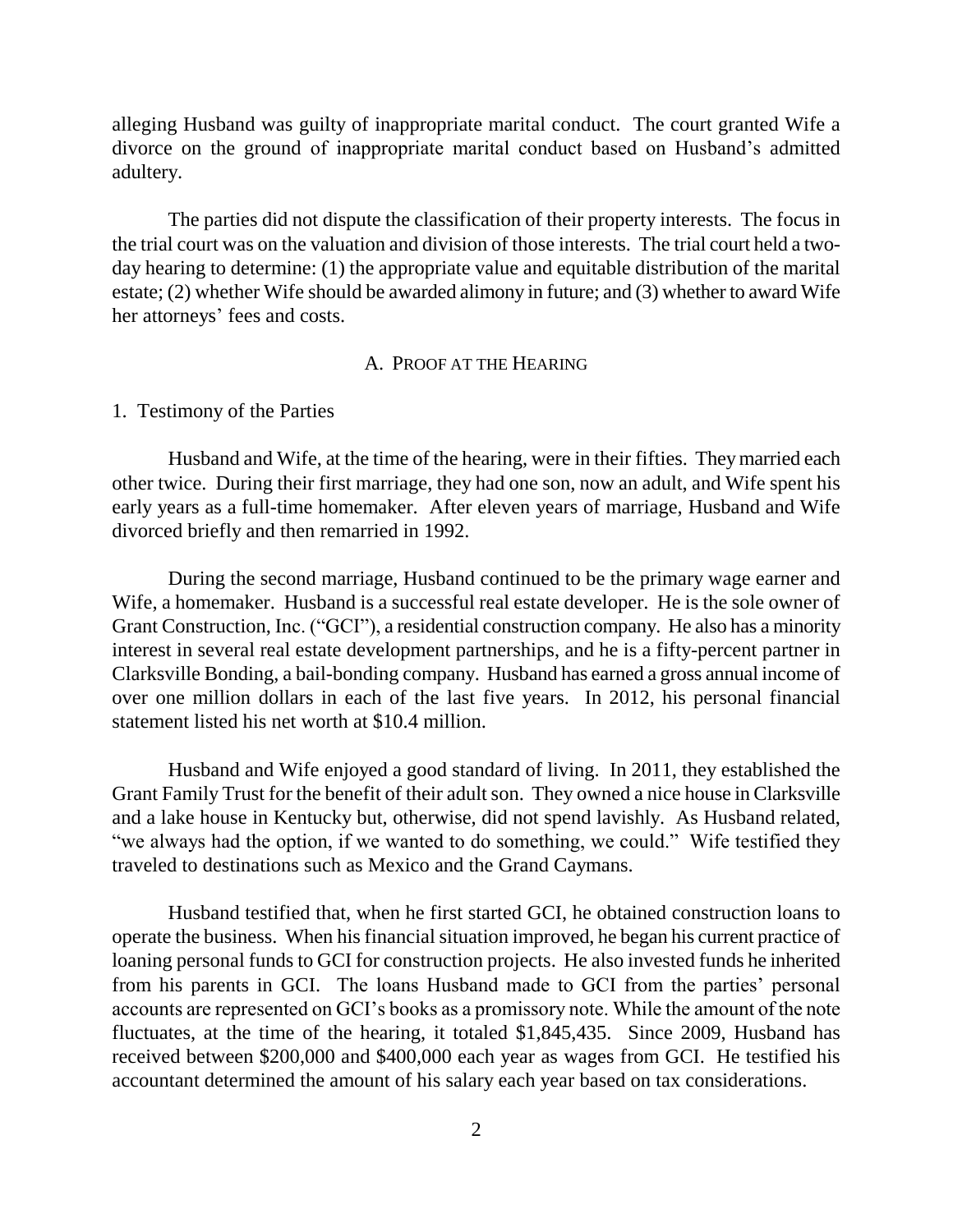When the parties' son reached school age, Wife began to work part-time for the local school system. At Husband's request, she quit her job and went to work for GCI. She ran errands, did clerical work, and eventually, did some bookkeeping for the company. Over the course of a year in the late 1990s, Husband stopped working at GCI because he was experiencing panic attacks and suffering from lethargy and depression. During this time, Wife supported Husband emotionally and increased her involvement with GCI. She continued to work for GCI until early 2013 when the parties separated. While, on paper, Wife was compensated for her work at GCI, in reality, her salary was reinvested in the business.

Husband has a minority ownership interest in three general partnerships: Fox Meadow, Fox Crossing and Fields of Northmeade. These partnerships buy land, develop it for residential subdivisions, and sell the individual lots to builders, including GCI. The partnerships do not pay realtor commissions when selling these lots. Husband has a twenty percent interest in Fox Meadow, which owns the Fox Meadow subdivision. He has a fifty percent interest in Fox Crossing, which owns the Fox Crossing subdivision and twenty-eight acres of undeveloped adjacent land. He also has a thirty-three percent interest in Fields of Northmeade. Fields of Northmeade owns three subdivisions, the Fields of Northmeade, Crosswinds, and Wellington Fields, and a substantial amount of undeveloped adjacent land.<sup>1</sup> In recent years, Husband's annual income from these partnerships has varied from \$350,000 to over \$1 million.

Husband testified that, when he told Wife he wanted a divorce, he gave her the option of keeping the marital home or moving to a new home. She chose to move to a new home that Husband purchased for her, and Husband remained in the marital residence.

Wife filed a statement listing her anticipated income and expenses after the divorce. Wife is currently unemployed and has no plans to seek employment. She testified she has no marketable skills and the skills she obtained working at GCI are not transferrable to another employment situation. She estimated her total monthly expenses to be \$11,074. A portion of that monthly total is due to an anticipated monthly mortgage on a new home Wife plans to build. Wife testified she never intended to remain in her current residence on a long-term basis. She simply needed to move quickly after her husband filed for divorce.

Husband admitted he was having an affair during the marriage. Husband spent a significant amount of marital funds for the benefit of his paramour during the pendency of

 $\overline{a}$ 

 $<sup>1</sup>$  The appraisal reports submitted by the parties indicate Fields of Northmeade owns over 70 acres of</sup> undeveloped land adjacent to Wellington Fields and 24.59 acres of undeveloped land adjacent to Crosswinds. Husband testified at the hearing that the seventy-acre parcel had been developed for a subdivision and lots were ready to sell.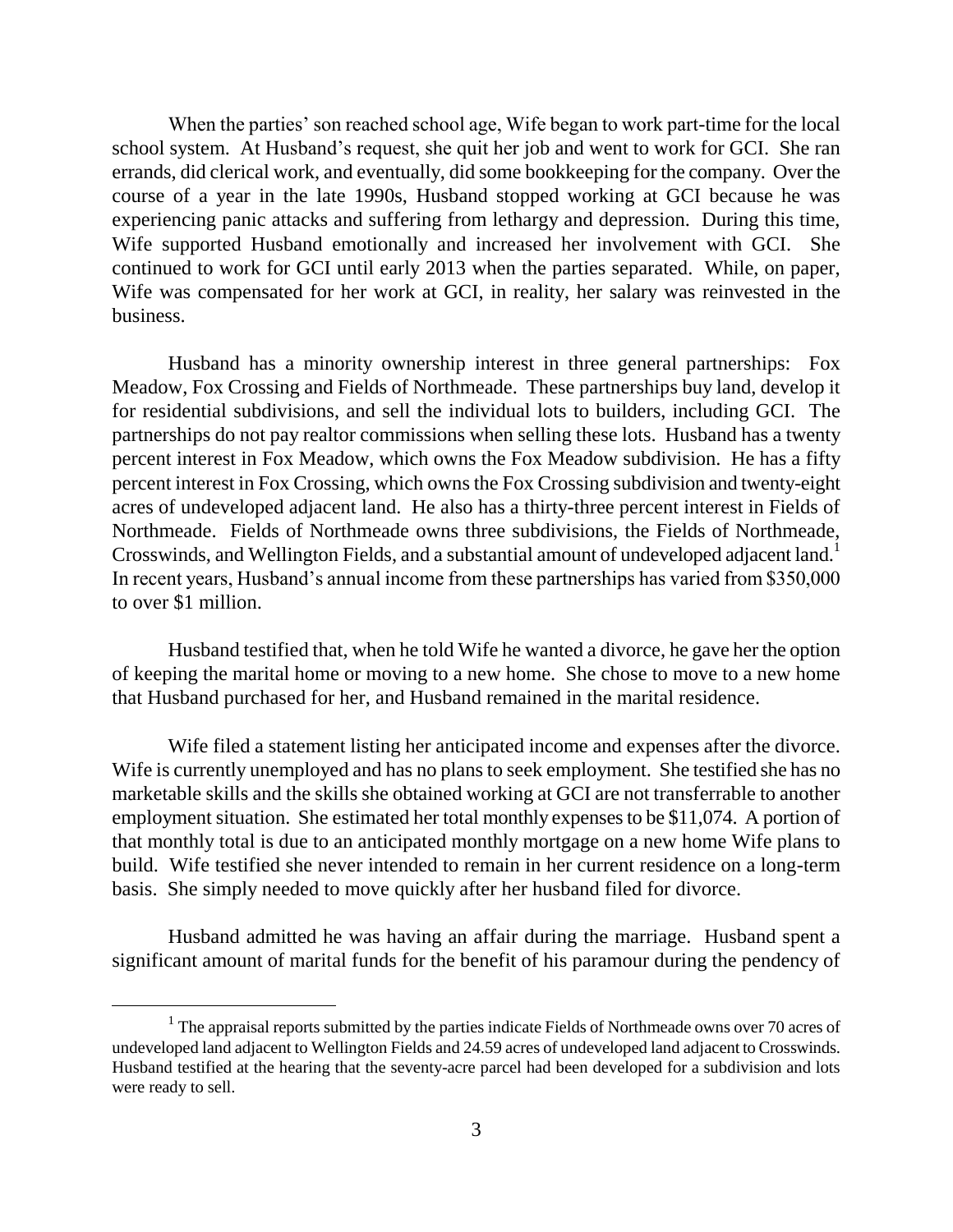the divorce in violation of the court's statutory injunction. Husband testified he also paid his attorneys and his expert witnesses from marital funds.

Husband admitted that he had an unspecified amount of cash in a safe in his home that he failed to disclose. He also failed to disclose all of his bank accounts or to provide the proper authorizations for Wife's attorney to obtain information about his bank accounts. Husband also withheld information about real property he owned through his real estate partnerships and the note receivable from GCI.

#### 2. Valuation Testimony

Both parties presented evidence of the value of the marital property. On appeal, Husband only contests the trial court's valuation of his ownership interest in the real estate development partnerships. Thus, we will only summarize the valuation evidence relevant to these partnerships.

George Pritchett, Husband's appraiser, provided an opinion as to the value of the subdivisions and undeveloped land owned by the partnerships. Mr. Pritchett testified he was instructed to value the assets as of December 31, 2013, even though he viewed the properties several months later. He admitted that, if improvements had subsequently been made to the properties, the appraised values would increase.

In appraising the subdivisions, Mr. Pritchett used the subdivision development or anticipated use methodology. This methodology assumes the owner sells all available lots at fair market value to one hypothetical purchaser. To arrive at a present value, he projected future lot revenues, subtracted the expenses of ownership, and discounted that amount back to present value. As part of his assumption of the expenses of ownership, Mr. Pritchett deducted a seven percent cost of sale. Mr. Pritchett testified he made this deduction because most owners would incur such costs. On cross-examination, he agreed that, if he eliminated this deduction, his appraised value would increase by approximately four percent.

Wife hired two appraisers, Mark Young and Larry Sharp, to value the partnership assets. Each appraiser appraised separate properties and provided values as of March 2014. Both experts used the same methodology as Mr. Pritchett, but neither of Wife's experts deducted cost of sale as an expense of ownership.

Husband hired Michael Wallace to value his interest in the real estate development partnerships. Mr. Wallace used a net asset value approach. He assumed the partnership assets had the value provided by Mr. Pritchett. He admitted that, if Mr. Pritchett's appraised values were faulty, it would affect his ultimate determination of value. He then deducted the fair market value of the partnership debt to arrive at an equity valuation.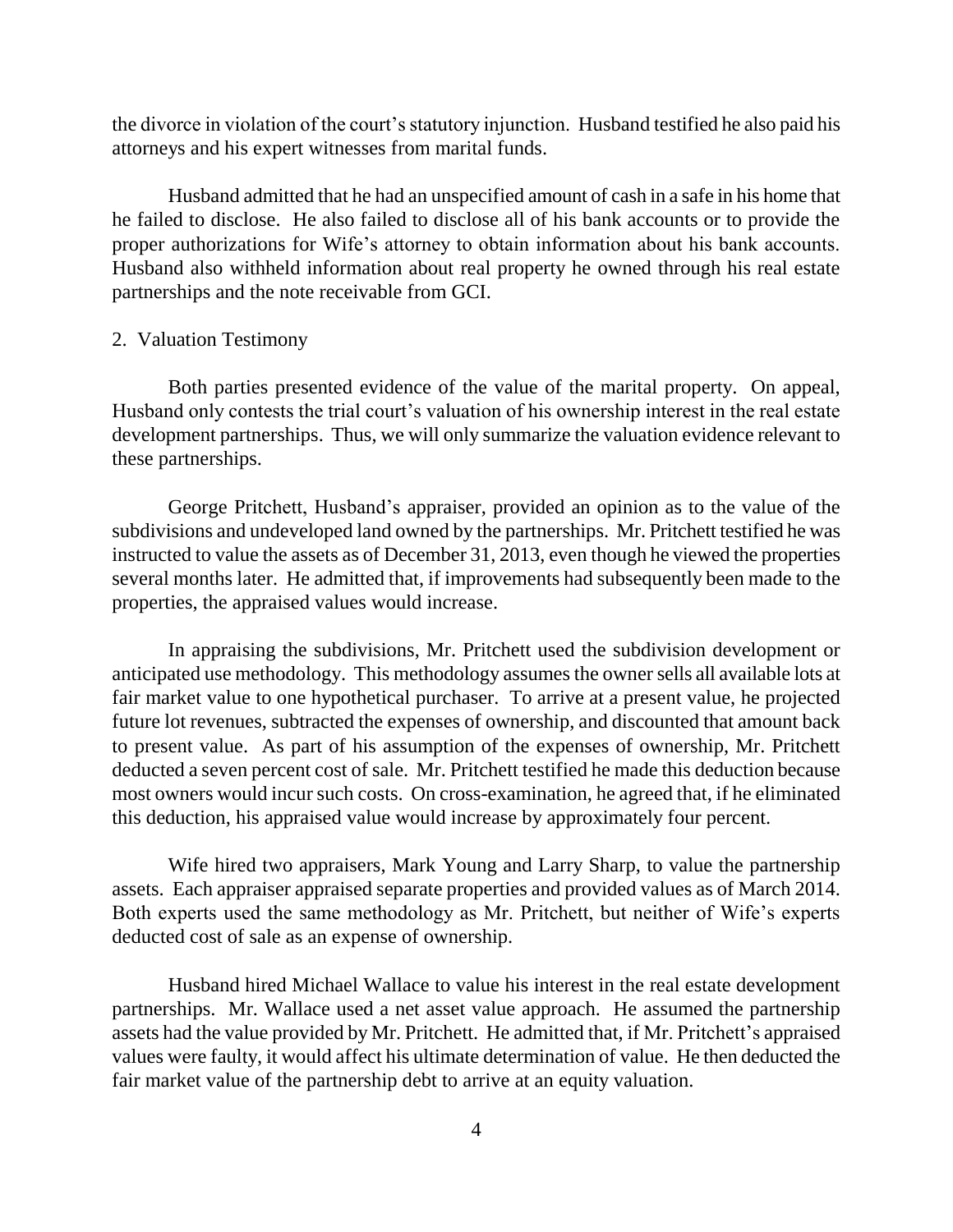Next, he applied a discount for Husband's minority ownership interest. Mr. Wallace explained that it was appropriate to apply a lack of control discount whenever an owner was not in the position to control a business. Using data from a control premium study, he determined a base lack of control discount and compared his results to the amount of lack of control discounts previously approved by Tennessee courts. Then, he applied a corresponding discount to each partnership.

Mr. Wallace also applied a discount for lack of marketability. He agreed Husband had no intention of selling his interests but found a discount for lack of marketability would still be necessary in determining value. He defined the discount as "the gauge of a readily available market to turn a particular interest into cash." He also explained that the partnership agreements had provisions restricting a partner's ability to sell his interest. Based on restricted stock studies and prior Tennessee cases concerning valuation of closely-held businesses, Mr. Wallace arrived at a base discount amount. He then calculated a pro rata discount for each partnership. Thus, he applied an eighteen percent discount for lack of marketability to Fields of Northmeade, a twelve percent discount to Fox Crossing, and a thirty percent discount to Fox Meadow.

Wife's valuation expert, Scott Womack, used the same valuation methodology as Mr. Wallace. However, he used the appraised values provided by Mr. Young and Mr. Sharp. He agreed a lack of control discount was appropriate in view of Husband's minority ownership position. He disagreed, however, with the application of a discount for lack of marketability. He opined that a discount for lack of marketability should not be applied when Husband had no intention of selling his interest.

As additional evidence of value, Wife submitted Husband's personal financial statements since 2009. In those statements, Husband valued his partnership interests substantially higher than Mr. Wallace's value. Vernon Weakley, another minority partner in Fields of Northmeade and Fox Meadow, testified he valued his partnership interest higher than Mr. Wallace's estimation as well.

#### B. CIRCUIT COURT RULING

The trial court issued a final decree on September 11, 2014. With regard to Husband's interest in the real estate development partnerships, the court determined that Mr. Pritchett's appraised values for the subdivision properties were artificially low. The court found Wife's appraisals were more accurate because the date of these appraisals was closer to the date of the hearing. The court also found Mr. Pritchett should not have deducted cost of sale in light of the evidence that Husband never incurred such costs when selling subdivision lots.

The court considered the evidence presented by both valuation experts and found Mr. Womack's valuation more credible. The court was concerned by the large discounts for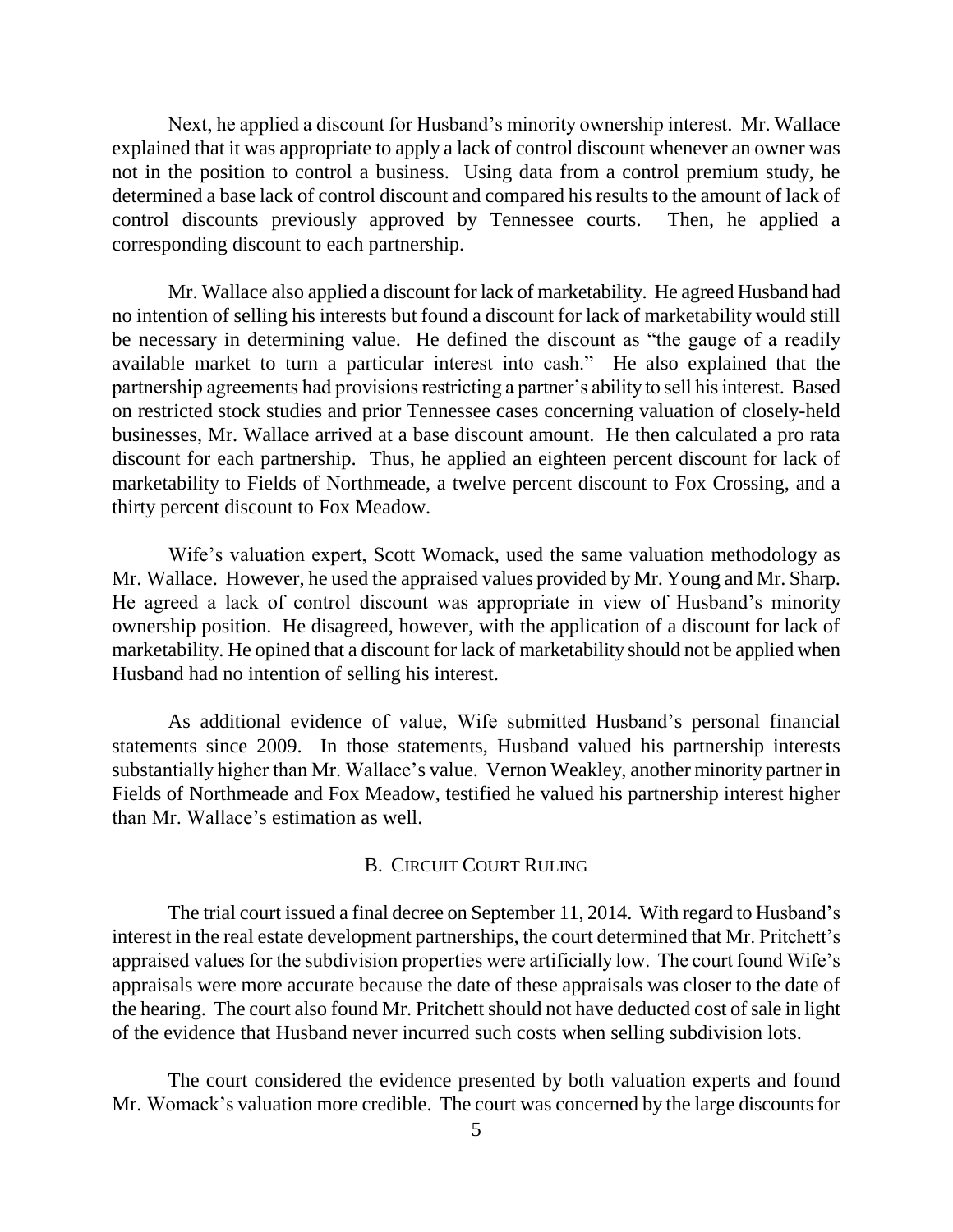lack of marketability used by Mr. Wallace. With regard to Fields of Northmeade, the court noted Husband's testimony that a large portion of the previously undeveloped land had been developed and was currently being sold, which increased the value of the partnership assets. Also, one of Husband's partners had testified he valued his ownership interest in this partnership at a much higher value than Mr. Wallace. Based on the evidence at the hearing, the court chose to apply a "slight discount for marketability" instead of the eighteen percent used by Mr. Wallace.

The court used a similar analysis for valuing Husband's interest in Fox Meadow and Fox Crossing. In both partnerships, the court chose the appraised values closer to the date of the hearing. The court rejected the use of a cost of sale discount in the sale of subdivision lots. The court also found it inappropriate to apply such a large discount for lack of marketability in the absence of proof Husband intended to sell his interests.

Once the court valued all the marital assets, the court equitably divided the marital estate. The court chose a relatively equal distribution based on the length of this marriage. The court awarded three real estate properties, including the marital residence and its furnishings to Husband. The court awarded another house, with its furnishings to Wife. Each party also received one vehicle. Husband also received a golf cart and fishing boat. The court agreed with the parties' suggestion that Husband be awarded his various business interests because he had the expertise and the ability to operate them. Because the court awarded these interests to Husband, to balance the division, the court awarded Wife a substantial portion of the parties' bank accounts and the note receivable from CGI.

The court found Husband had lied several times during this case. He lied about when his affair began and trips he had taken during the marriage with his paramour. Since filing for divorce, Husband had spent substantial marital funds on his paramour in contravention of the statutory injunction prohibiting such behavior. With regard to Husband's assets, the court specifically found Husband had "either withheld information or was less than forthright about the information he disclosed, making it difficult for Wife and her counsel to obtain reliable information."

After considering the statutory factors, the court awarded Wife alimony in futuro of \$10,000 per month. The court found Wife was 53 years old, unemployed, relatively uneducated, with limited job experience. Husband, on the other hand, had consistently earned over one million dollars a year. Because Husband had been awarded all of his income-producing business assets, the court determined he would be able to continue his high earnings in the future. The court found Wife, on the other hand, could not maintain the same standard of living enjoyed during the marriage without substantially encroaching on the assets awarded to her in the divorce. Based on these findings, the court concluded Wife was economically disadvantaged and incapable of rehabilitation.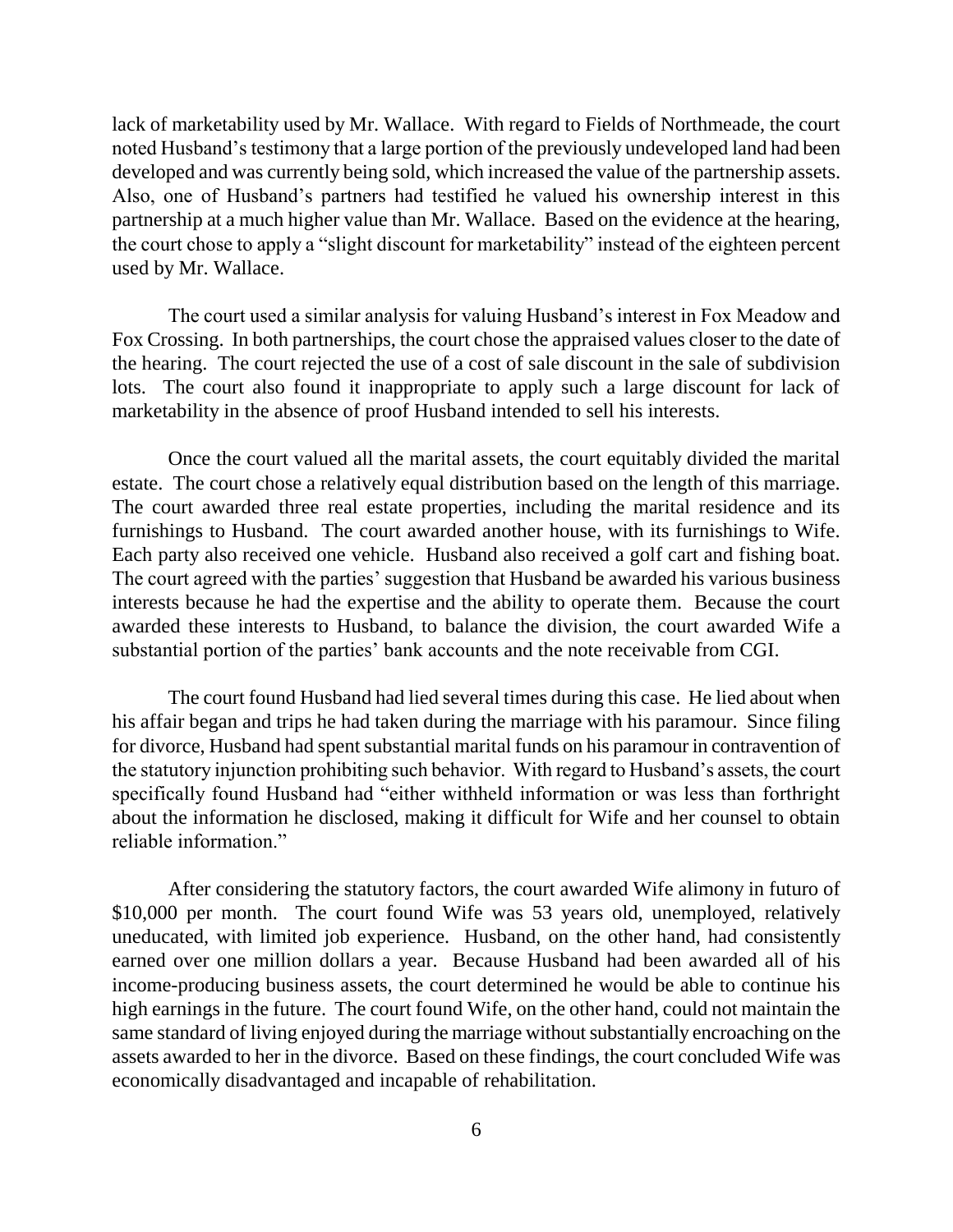The court also awarded Wife her attorneys' fees. The court noted Husband's attempts to hide his assets had increased the amount of her fees and Husband had paid his attorneys' fees from marital assets. In addition to attorneys' and expert witness fees already awarded, the court ordered Husband to pay an additional \$58,500 to Wife for her remaining balance.

### **II. ANALYSIS**

Husband raises a number of issues on appeal. He contends the trial court erred in not applying a lack of marketability discount when valuing his interests in three real estate development partnerships. With regard to the division of the marital estate, Husband argues the trial court erred in its evaluation of the parties' future earning capacity, in its consideration of his contributions of separate property to the marital estate, in not considering the tax consequences of the division, and in awarding most of the liquid assets to Wife. Husband also appeals the court's award of alimony in futuro and attorneys' fees to Wife.

#### A. VALUATION OF MARITAL ASSETS

We begin our analysis with Husband's contention the trial court erred in its valuation of his partnership interests. As this court stated in *Wallace v. Wallace*, 733 S.W.2d 102 (Tenn. Ct. App. 1987):

> The value of marital property is a fact question. Thus, a trial court's decision with regard to the value of a marital asset will be given great weight on appeal. In accordance with Tenn. R. App. P. 13(d), the trial court's decisions with regard to the valuation and distribution of marital property will be presumed to be correct unless the evidence preponderates otherwise.

> The value of a marital asset is determined by considering all relevant evidence regarding value. The burden is on the parties to produce competent evidence of value, and the parties are bound by the evidence they present. Thus the trial court, in its discretion, is free to place a value on a marital asset that is within the range of the evidence submitted.

*Id.* at 107 (citations omitted).

Both parties presented expert testimony as to the value of Husband's partnership interests. A major difference between the expert opinions was the use of a large discount for lack of marketability. According to Mr. Wallace, when using the fair market value standard to value a business interest, "it is almost compulsory to consider the impact [lack of marketability] has on the interest." Mr. Womack did not apply a similar discount based on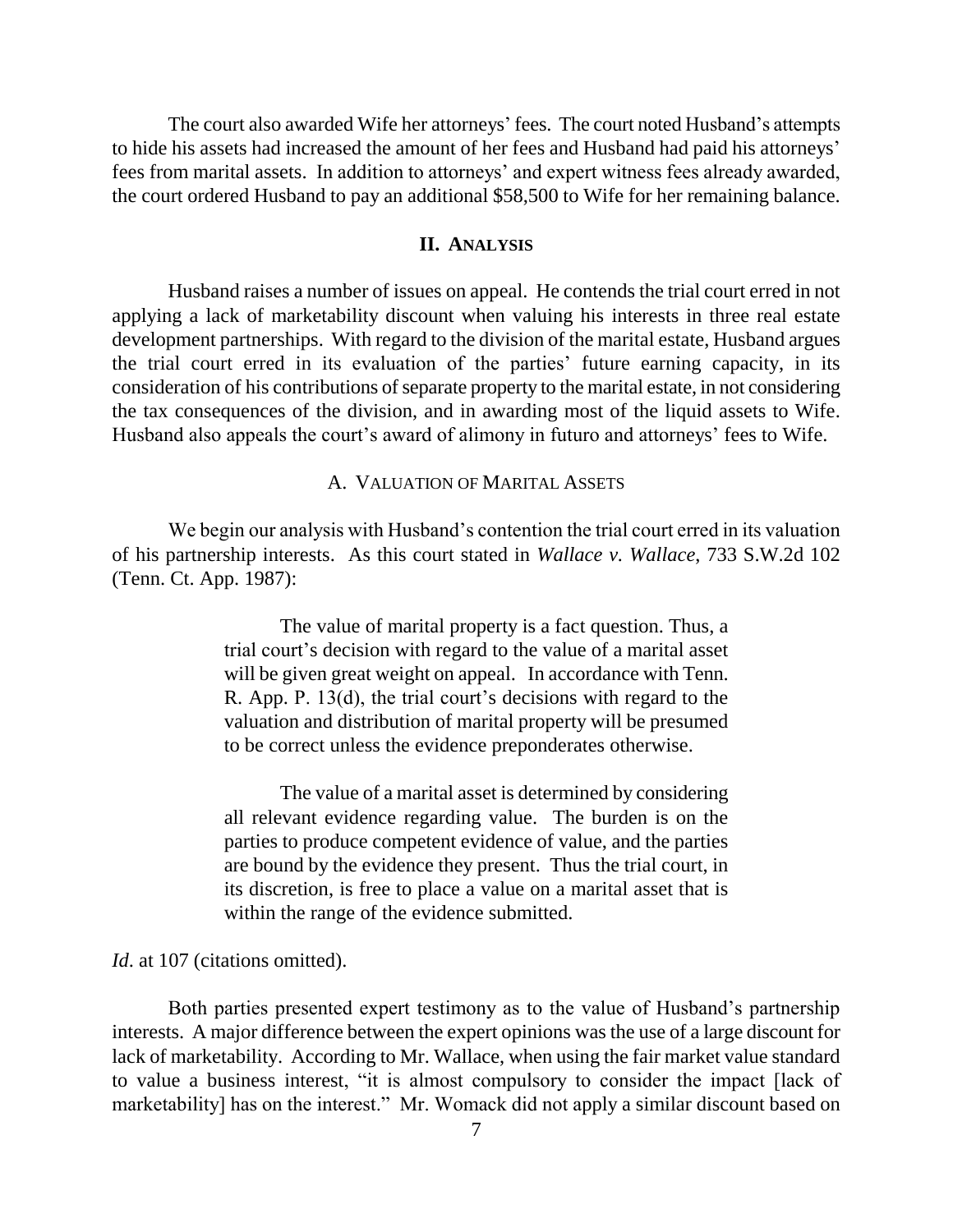his belief that Tennessee courts would not allow such a discount in a divorce case in the absence of proof the interest was to be sold.

The trial court found a large discount for lack of marketability was inappropriate in this case. The court applied a "slight discount" for lack of marketability to the Fields of Northmeade partnership because "Husband might be compelled to sell some portion of his assets in order to accomplish the property divisions ordered by the Court while still maintaining and supporting the remaining business interests." The court applied no lack of marketability discount to the Fox Meadow partnership or the Fox Crossing partnership. In both instances, the trial court noted Husband had no intention of selling his interest in the partnerships.

Valuation experts apply discounts for lack of marketability to reflect the lack of liquidity of an ownership interest, i.e. how quickly and easily it can be converted into cash. Patrice L. Ferguson & John E. Camp, *Valuation Basics and Beyond: Tackling Areas of Controversy*, 35 Fam. L.Q. 305, 324 (2001). Thus, experts consider using this type of discount when no ready market exists for an interest or when the provisions in a partnership agreement restrict the ability of a partner to liquidate the interest. Edwin T. Hood et al., *Valuation of Closely Held Business Interests*, 65 UMKC L. Rev. 399, 449-50 (1997). Generally, applicability of the use a lack of marketability discount depends on the characteristics of the ownership interest being valued, not whether the owner of the interest actually intends to sell the interest. *See id.*

In the context of a proceeding involving the valuation and division of marital assets, courts sometime find application of a lack of marketability discounts inappropriate, but in many instances, the decision to apply the discount is seen as discretionary. *See* Stephen A. Hess, Annotation, *Use of Marketability Discount in Valuing Closely Held Corporation or Its*  Stock, 16 A.L.R.6th 693 (2006).<sup>2</sup> We also conclude the decision is discretionary and

 $\overline{a}$ 

 $2$  With respect to valuing closely held corporations, another instance in which a lack of marketability discount is often appropriate, we recognize the approach of courts in other states is somewhat mixed:

Dissolution of marriage proceedings are somewhat unique in that stock is often not transferred during the proceeding, but rather is valued and left in the hands of one of the parties subject to an adjustment in the way other assets are distributed. Courts disagree as to the propriety of utilizing marketability discounts when valuing shares in a marital dissolution proceeding. Some courts view the equities of valuation as similar to those in a dissenter rights case in which the absence of a voluntary transfer precludes the use of a marketability discount, and hold instead that the Court must assign full proportionate value of a party's interest without reduction for lack of marketability. Other courts value the stock under the traditional measure of "fair market value" and utilize discounts where properly invoked, or choose not to utilize discounts based on the specific facts before the court—rather than imposing a legal bar on such discounts.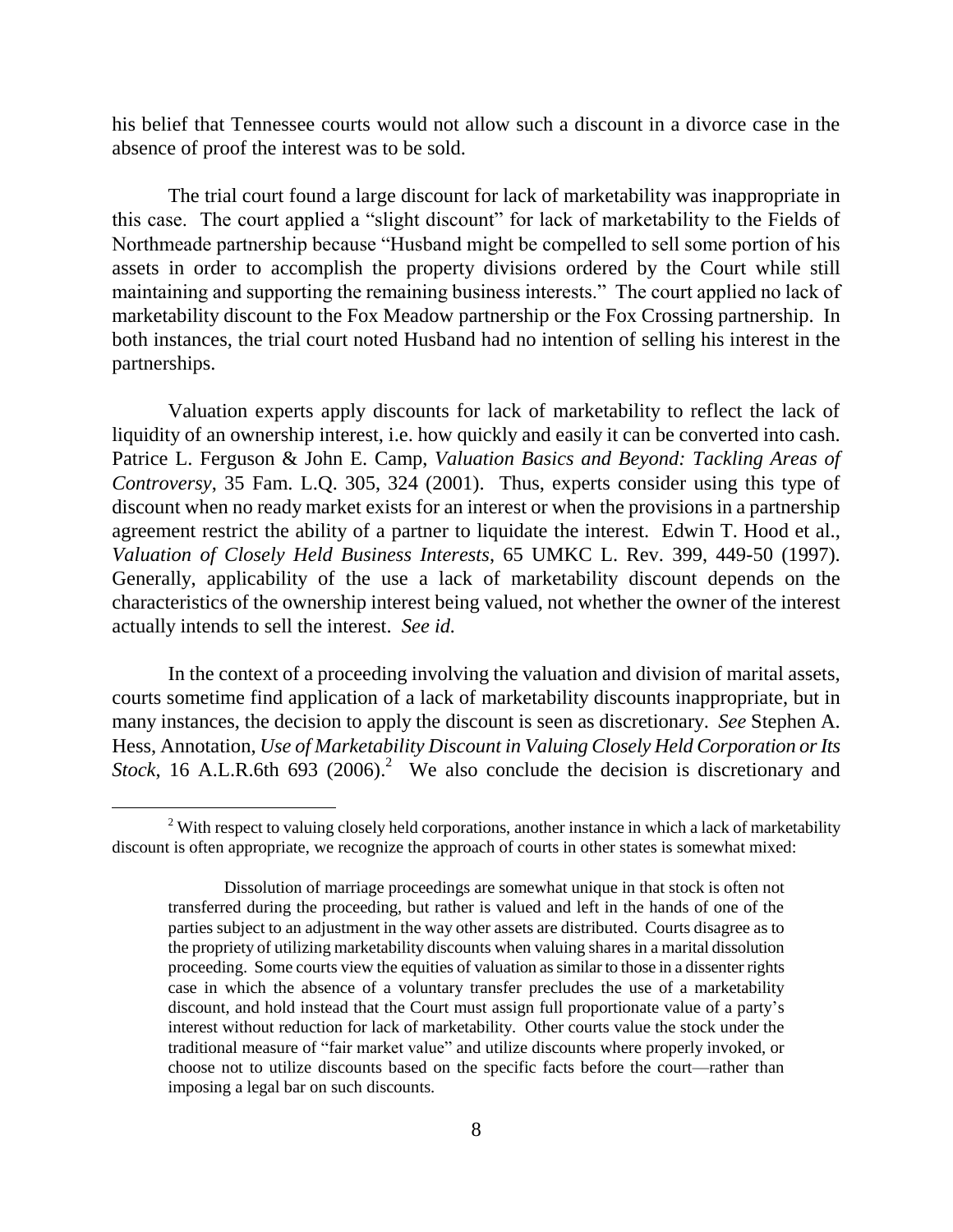dependent on the facts of the case. *See, e.g., Barnes v. Barnes*, No. M2012-02085-COA-R3- CV, 2014 WL 1413931, at \*9 (Tenn. Ct. App. Apr. 10, 2014), *appeal denied* (Sept. 18, 2014) (finding lack of marketability discount inappropriate under the facts); *Halliday v. Halliday*, No. M2011-01892-COA-R3-CV, 2012 WL 7170479, at \*5 (Tenn. Ct. App. Dec. 6, 2012) (finding lack of marketability discount applicable to husband's interest in one limited liability company but not to husband's interest in another limited liability company based on the facts). Under the facts of this case, we find no abuse of discretion in the trial court's application of a "slight" discount for lack of marketability for one general partnership but not applying a discount for the other two. "Placing a value on a minority interest in a business is not an exact science." *Owens v. Owens*, 241 S.W.3d 478, 489 (Tenn. Ct. App. 2007). This same logic applies to valuation of a minority interest in a general partnership. "Since valuation evidence is inherently subjective, a trial court's valuation decisions need not coincide precisely with the valuation opinions offered into evidence." *Id*.

Here, the trial court's determination of value is within the range of evidence offered by the parties. The court heard the testimony of the appraisers and found the appraised values closer to the date of the hearing were more accurate. The timing of the valuation of marital assets is within the trial court's discretion. *Wallace*, 733 S.W.2d at 106. The court also found Mr. Pritchett erroneously deducted cost of sale when appraising the subdivisions. Mr. Wallace agreed his final value would increase if the appraised values he used were artificially low. The court also had additional evidence in this record, including the testimony of Vernon Weakley and Husband's personal financial statements, that evidenced a value higher than the value found by Mr. Wallace. Resolving this type of factual dispute is uniquely the role of the trial court. *See Powell v. Powell*, 124 S.W.3d 100, 104-05 (Tenn. Ct. App. 2003). We cannot say the evidence preponderates against the court's decision.

#### B. EQUITABLE DIVISION OF THE MARITAL ESTATE

After valuing the marital property, the court's next task is equitably dividing it between the parties. *Owens*, 241 S.W.3d at 489. To reach an equitable division, the trial court must weigh the relevant statutory factors. Tenn. Code Ann. § 36-4-121(c) (Supp. 2015); 3 *Larsen-Ball v. Ball*, 301 S.W.3d 228, 234-35 (Tenn. 2010). The trial court's division

- (1) The duration of the marriage;
- (2) The age, physical and mental health, vocational skills, employability, earning capacity, estate, financial liabilities and financial needs of each of the parties;

(3) The tangible or intangible contribution by one (1) party to the education, training or increased earning power of the other party;

<sup>16</sup> A.L.R.6th 693, 711 (internal cross-references omitted).

<sup>&</sup>lt;sup>3</sup> The court must consider all relevant factors, including: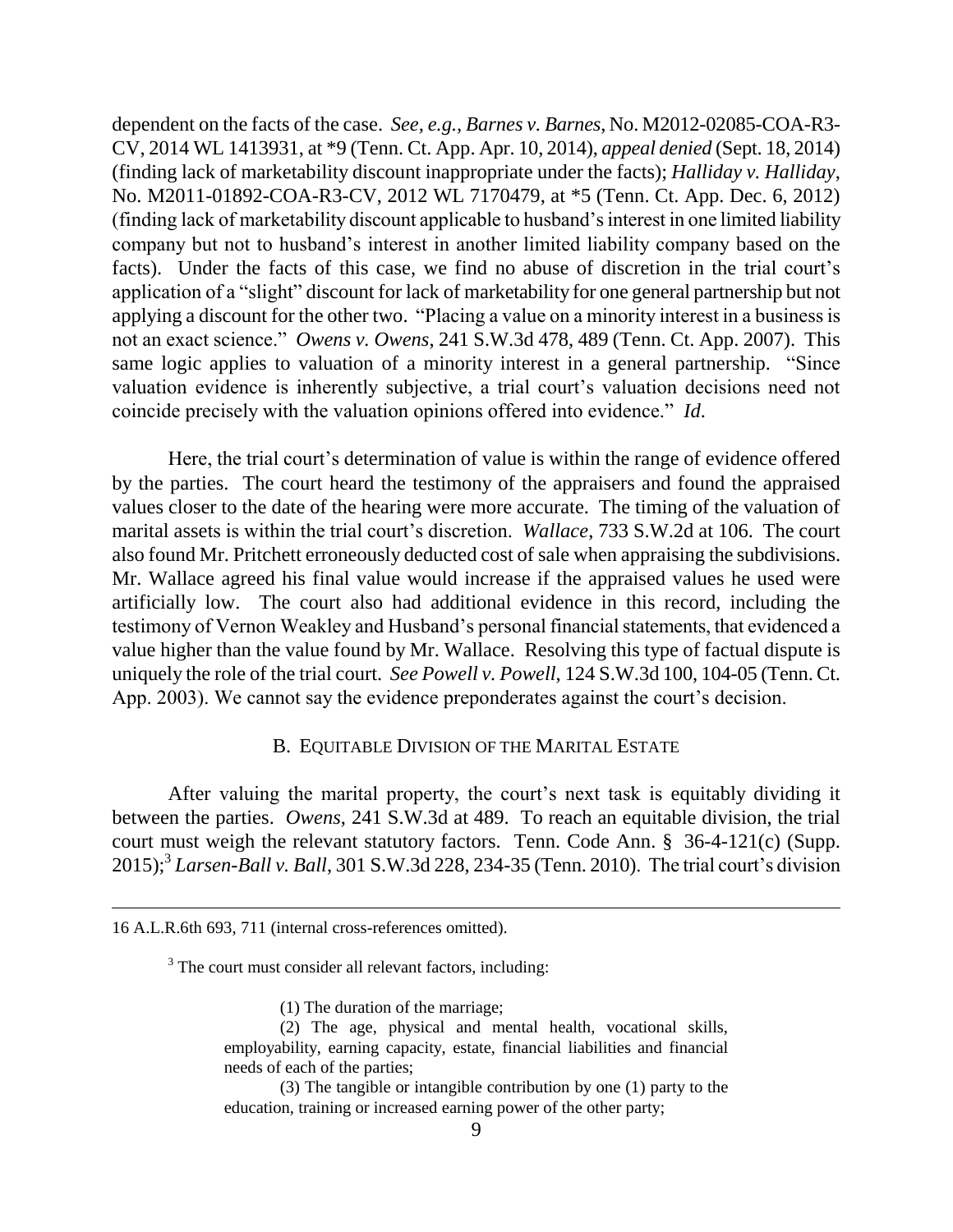is entitled to great weight on appeal and should not be overturned unless it "lacks proper evidentiary support or results in some error of law or misapplication of statutory requirements and procedures." *Keyt v. Keyt*, 244 S.W.3d 321, 327 (Tenn. 2007) (quoting *Herrera v. Herrera*, 944 S.W.2d 379, 389 (Tenn. Ct. App. 1996)). The division of marital property "is not a mechanical process." *Flannary v. Flannary*, 121 S.W.3d 647, 650 (Tenn. 2003). In light of the particular facts of the case, some statutory factors may be more relevant than others. *See Tate v. Tate*, 138 S.W.3d 872, 875 (Tenn. Ct. App. 2003). "We review the trial court's findings of fact de novo with a presumption of correctness and honor those findings unless the evidence preponderates to the contrary." *Larsen-Ball*, 301 S.W.3d at 235; Tenn. R. App. P. 13(d).

Husband takes issue with the trial court's evaluation of the parties' earning capacity. *See* Tenn. Code Ann. § 36-4-121(c)(2). The evidence in this case does not preponderate against the court's finding that Husband has a much higher earning capacity than Wife. Husband is a successful real estate developer with an ownership interest in five businesses. He has earned a substantial income whether the focus is on gross or net income. Wife has no business experience other than working for Husband, no college degree, and no income. Contrary to Husband's assertions, Wife's employment at GCI did not provide her with the skills to earn an income comparable to his. Both parties agreed Wife lacks the expertise to

(B) For purposes of this subdivision  $(c)(5)$ , dissipation of assets means wasteful expenditures which reduce the marital property available for equitable distributions and which are made for a purpose contrary to the marriage either before or after a complaint for divorce or legal separation has been filed.

(6) The value of the separate property of each party;

(7) The estate of each party at the time of the marriage;

(8) The economic circumstances of each party at the time the division of property is to become effective;

(9) The tax consequences to each party, costs associated with the reasonably foreseeable sale of the asset, and other reasonably foreseeable expenses associated with the asset;

(10) The amount of social security benefits available to each spouse; and

(11) Such other factors as are necessary to consider the equities between the parties.

Tenn. Code Ann. § 36-4-121(c).

<sup>(4)</sup> The relative ability of each party for future acquisitions of capital assets and income;

<sup>(5)(</sup>A) The contribution of each party to the acquisition, preservation, appreciation, depreciation or dissipation of the marital or separate property, including the contribution of a party to the marriage as homemaker, wage earner or parent, with the contribution of a party as homemaker or wage earner to be given the same weight if each party has fulfilled its role;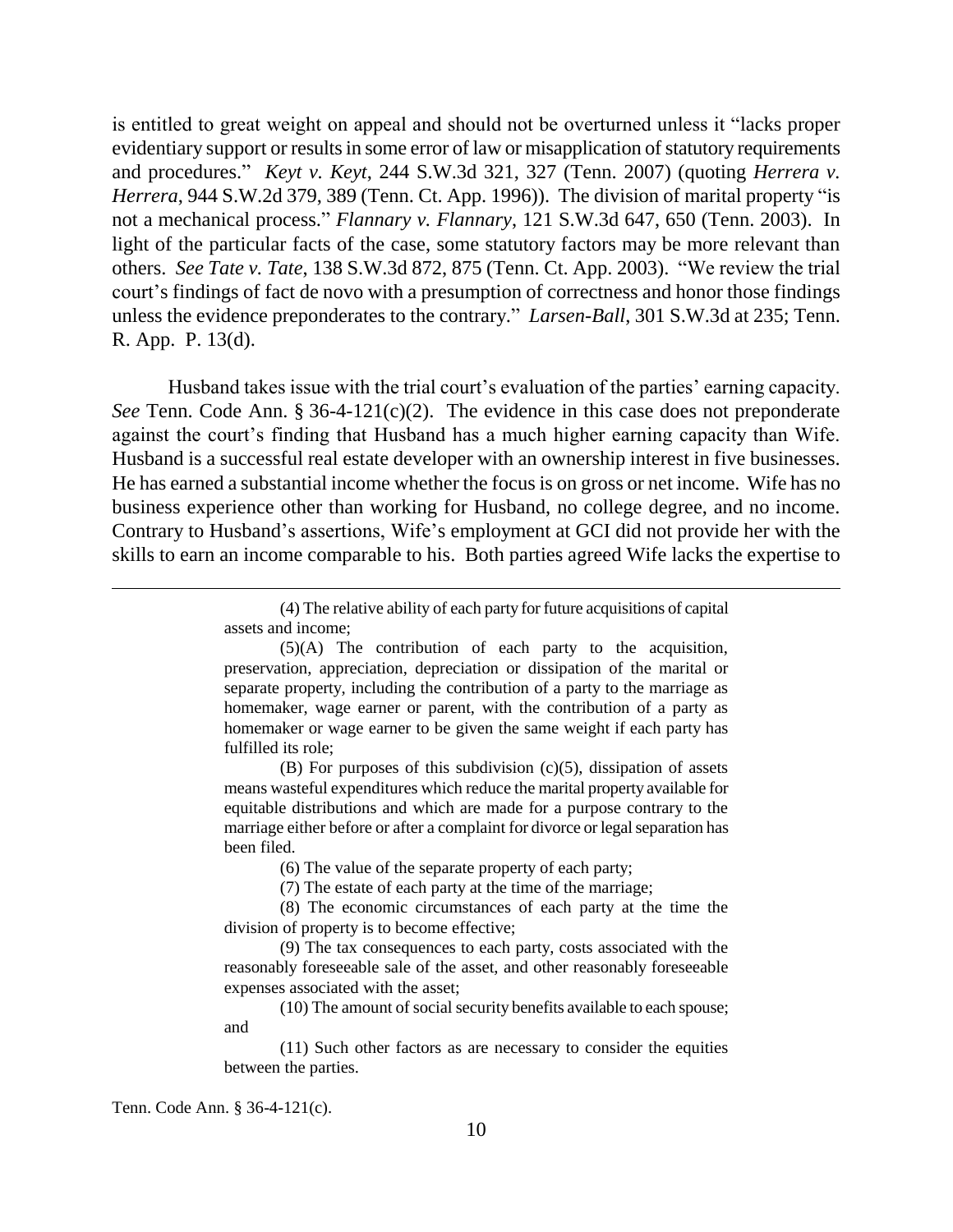operate Husband's businesses. Although Husband contends he will be unable to achieve his same level of financial success after the divorce, this record reflects he will have the skills and means to continue to be successful.

Husband asserts the trial court failed to consider his contribution of Clarksville Bonding and his inheritance money to the marital estate. One factor the court considers in dividing marital property is the contribution of each party to the "acquisition, preservation, appreciation, depreciation or dissipation" of the marital estate. Tenn. Code Ann. § 36-4-  $121(c)(5)(A)$ . While the trial court's opinion does not expressly mention Husband's contribution of this separate property, we find no reversible error in the court's consideration of this factor. In evaluating the separate contributions of the parties, the court must give equal weight to the contributions of a party as a homemaker, if he or she fulfilled that role. *Id.* Husband testified Wife was a good mother who spent many years caring for their child. The court also found Wife made substantial contributions to the marital estate when she supported Husband through his period of illness by helping to keep GCI operating. In its discretion, the trial court could find both parties had made equal contributions to the marital estate especially in light of the longevity of this marriage. *See* Tenn. Code Ann. § 36-5-  $121(c)(2)$  (2014) ("The general assembly finds that the contributions to the marriage as homemaker or parent are of equal dignity and importance as economic contributions to the marriage."). Moreover, the trial court also specifically found Husband had dissipated marital assets during his affair, another appropriate consideration under this factor.

Husband also argues the trial court erred in not considering the tax consequences of the division. *See* Tenn. Code Ann. § 36-4-121(c)(9). According to Husband, his portion of the marital estate is not as valuable as Wife's because of his tax obligations. Since Husband does not intend to dispose of any of his assets in the near future, his only tax consequence from this division is future income tax liability. *See Jekot v. Jekot*, 232 S.W.3d 744, 749 (Tenn. Ct. App. 2007) (stating it would be pure speculation to attempt to estimate tax consequences in the absence of proof a spouse intends to sell a particular asset). Every spouse in a divorce must pay income taxes on post-divorce income. This record contains no proof of any additional tax consequences. We find no error in the trial court's consideration of this factor.

"In the final analysis, the appropriateness of the trial court's division depends on its results." *Altman v. Altman*, 181 S.W.3d 676, 683 (Tenn. Ct. App. 2005). The parties have accumulated a sizable marital estate. After considering the relevant statutory factors, the trial court awarded 51.83% of the marital estate to Husband<sup>4</sup> and 48.17% to Wife. An essentially

 $\overline{a}$ 

<sup>&</sup>lt;sup>4</sup> Husband argues the trial court erroneously included his future earnings in valuing his portion of the marital estate, citing *Morey v. Morey*, No. 01-A-01-9506-CV00243, 1995 WL 739565, at \*1 (Tenn. Ct. App. Dec. 15, 1995). The sole issue on appeal in *Morey* was the proper classification of post-divorce income under a work-for-hire employment contract. *Id*. at \*1. We find *Morey* inapplicable to the issues in this case. To the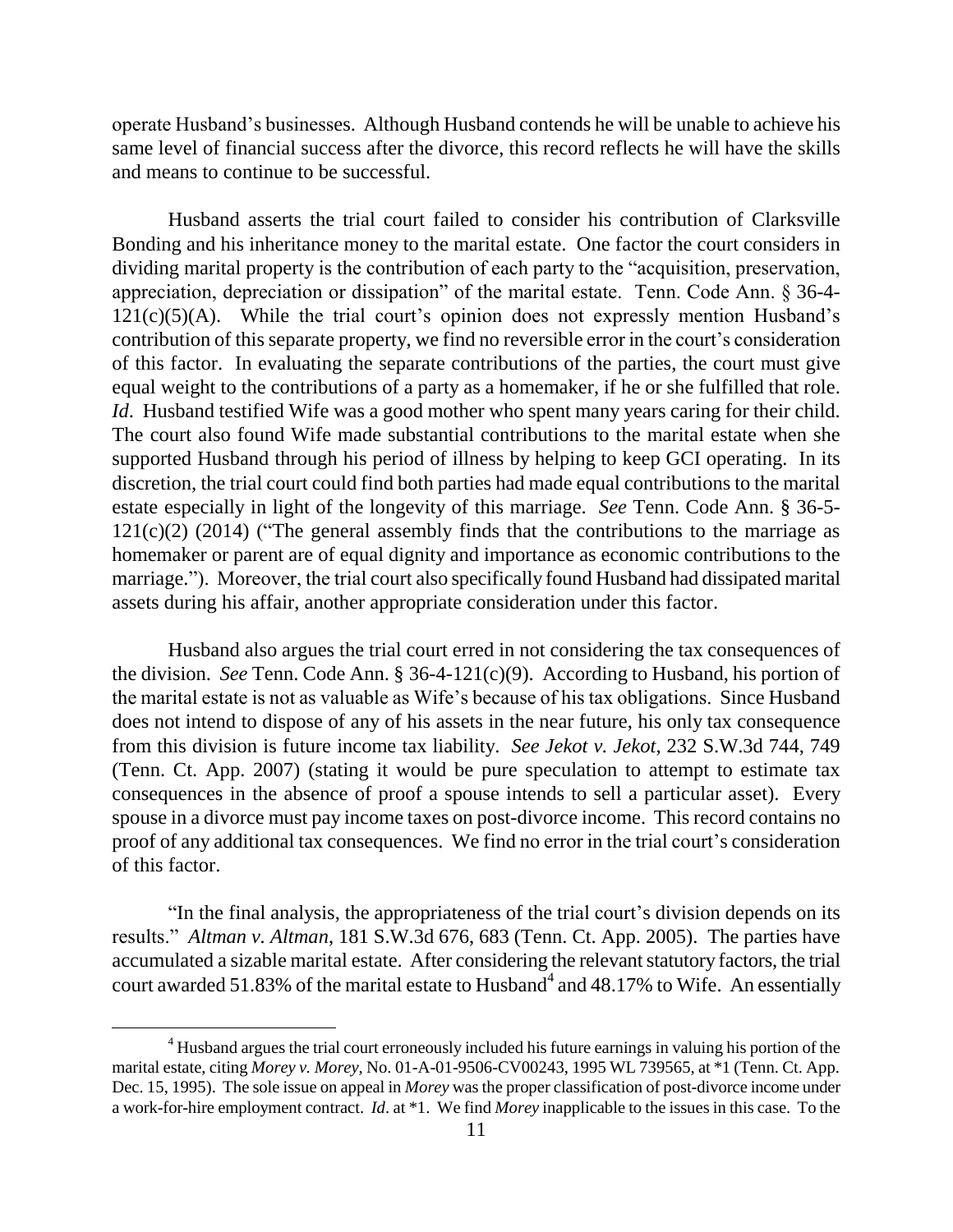equal division in a long marriage such as this one<sup>5</sup> is appropriate. *See Phelps v. Phelps*, No. M2010-00856-COA-R3-CV, 2011 WL 2535026, at \*6 (Tenn. Ct. App. June 24, 2011) (noting the general presumption that a long-term marriage supports an essentially equal division of the marital estate). Husband's reliance on *Nesbitt v. Nesbitt*, No. M2006-02645- COA-R3-CV, 2009 WL 112538 (Tenn. Ct. App. Jan. 14, 2009) and *Hoggatt v. Hoggatt*, No. E2013-00508-COA-R3-CV, 2014 WL 1901019 (Tenn. Ct. App. May 12, 2014) to argue for a greater portion of the estate is misplaced. Both cases involved relatively short-term marriages in which the equities differed from the instant case.

Finally, Husband asserts the overall division of the estate is inequitable because the court awarded the bulk of the liquid assets to Wife. Husband contends his lack of available cash will negatively impact his ability to operate his businesses. Once the trial court awarded the business interests to Husband, the trial court had no other option than to award a substantial portion of the remaining assets to Wife. *See Goodwin v. Goodwin*, No. E2009- 01085-COA-R3-CV, 2010 WL 669244, at \*11 (Tenn. Ct. App. Feb. 25, 2010). "The trial court was not required to provide liquidity to either or both of the parties; the court's only responsibility was to divide the estate in an equitable fashion." *Brock v. Brock*, 941 S.W.2d 896, 903 (Tenn. Ct. App. 1996). We cannot say the evidence preponderates against the trial court's division.

#### C. ALIMONY IN FUTURO

We next turn to the trial court's award of \$10,000 per month to Wife as alimony in futuro. "[T]rial courts have broad discretion to determine whether spousal support is needed and, if so, the nature, amount, and duration of the award." *Gonsewski v. Gonsewski*, 350 S.W.3d 99, 105 (Tenn. 2011). In reviewing the trial court's award of alimony, we apply an abuse of discretion standard. *Id*. "An abuse of discretion occurs when the trial court causes an injustice by applying an incorrect legal standard, reaches an illogical result, resolves the case on a clearly erroneous assessment of the evidence, or relies on reasoning that causes an injustice." *Id*.

Alimony in futuro is "intended to provide support on a long-term basis until the death or remarriage of the recipient." *Id*. at 107; Tenn. Code Ann. § 36-5-121(f)(1) (2014). This

extent Husband's future earnings are included in the valuation of his business interests, Husband submitted proof of the value of his business interests as going concerns, and he is bound by the evidence he presented. *Wallace*, 733 S.W.2d at 107.

<sup>&</sup>lt;sup>5</sup> In considering the duration of the parties' marriage, the trial court combined the length of their two marriages. Stacking the parties' two marriages was improper, *see Flanagan v. Flanagan*, 656 S.W.2d 1, 3 (Tenn. Ct. App. 1983), but this error does not affect the outcome of this case. Even considering the length of the second marriage alone, the parties' marriage was of a long duration.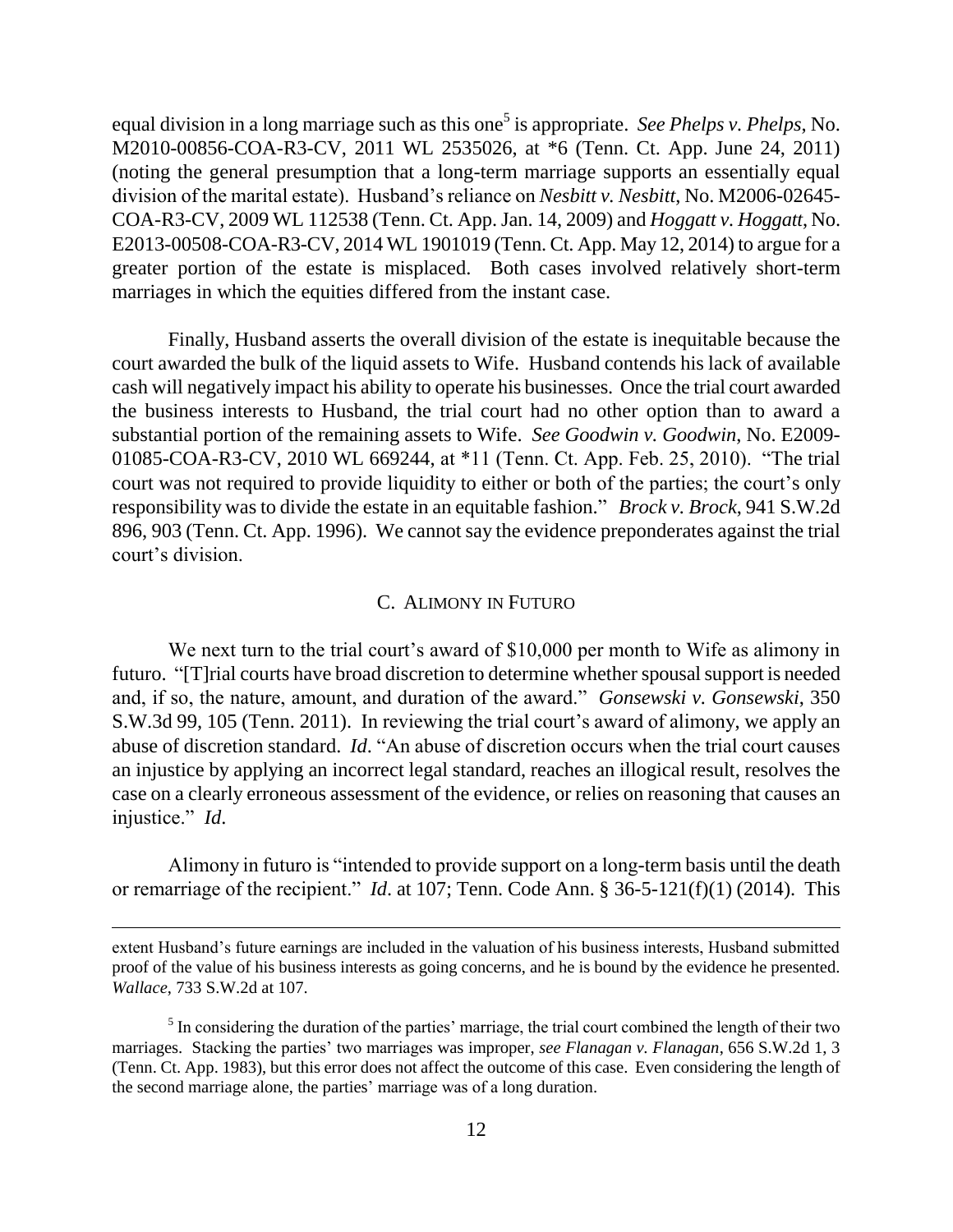long-term support is awarded when one spouse is relatively economically disadvantaged and rehabilitation is not feasible. *Id*. Rehabilitation is not feasible if,

> the disadvantaged spouse is unable to achieve, with reasonable effort, an earning capacity that will permit the spouse's standard of living after the divorce to be reasonably comparable to the standard of living enjoyed during the marriage, or to the postdivorce standard of living expected to be available to the other spouse, considering the relevant statutory factors and the equities between the parties.

Tenn. Code Ann. § 36-5-121(f)(1). Even though awards of this type of spousal support are disfavored, alimony in futuro may be awarded under the proper circumstances. *Bratton v. Bratton*, 136 S.W.3d 595, 605 (Tenn. 2004); *see Gonsewski*, 350 S.W.3d at 109.

Before awarding alimony, the court considered the relevant statutory factors. Tenn. Code Ann. § 36-5-121(i) (2014). <sup>6</sup> During this long-term marriage, Wife fulfilled the role of

6 The relevant factors include:

 $\overline{a}$ 

(2) The relative education and training of each party, the ability and opportunity of each party to secure such education and training, and the necessity of a party to secure further education and training to improve such party's earnings capacity to a reasonable level;

(3) The duration of the marriage;

(5) The physical condition of each party, including, but not limited to, physical disability or incapacity due to a chronic debilitating disease;

(6) The extent to which it would be undesirable for a party to seek employment outside the home, because such party will be custodian of a minor child of the marriage;

(7) The separate assets of each party, both real and personal, tangible and intangible;

(8) The provisions made with regard to the marital property, as defined in § 36-4-121;

(9) The standard of living of the parties established during the marriage;

(10) The extent to which each party has made such tangible and intangible contributions to the marriage as monetary and homemaker contributions, and tangible and intangible contributions by a party to the education, training or increased earning power of the other party;

(11) The relative fault of the parties, in cases where the court, in its discretion, deems it appropriate to do so; and

<sup>(1)</sup> The relative earning capacity, obligations, needs, and financial resources of each party, including income from pension, profit sharing or retirement plans and all other sources;

<sup>(4)</sup> The age and mental condition of each party;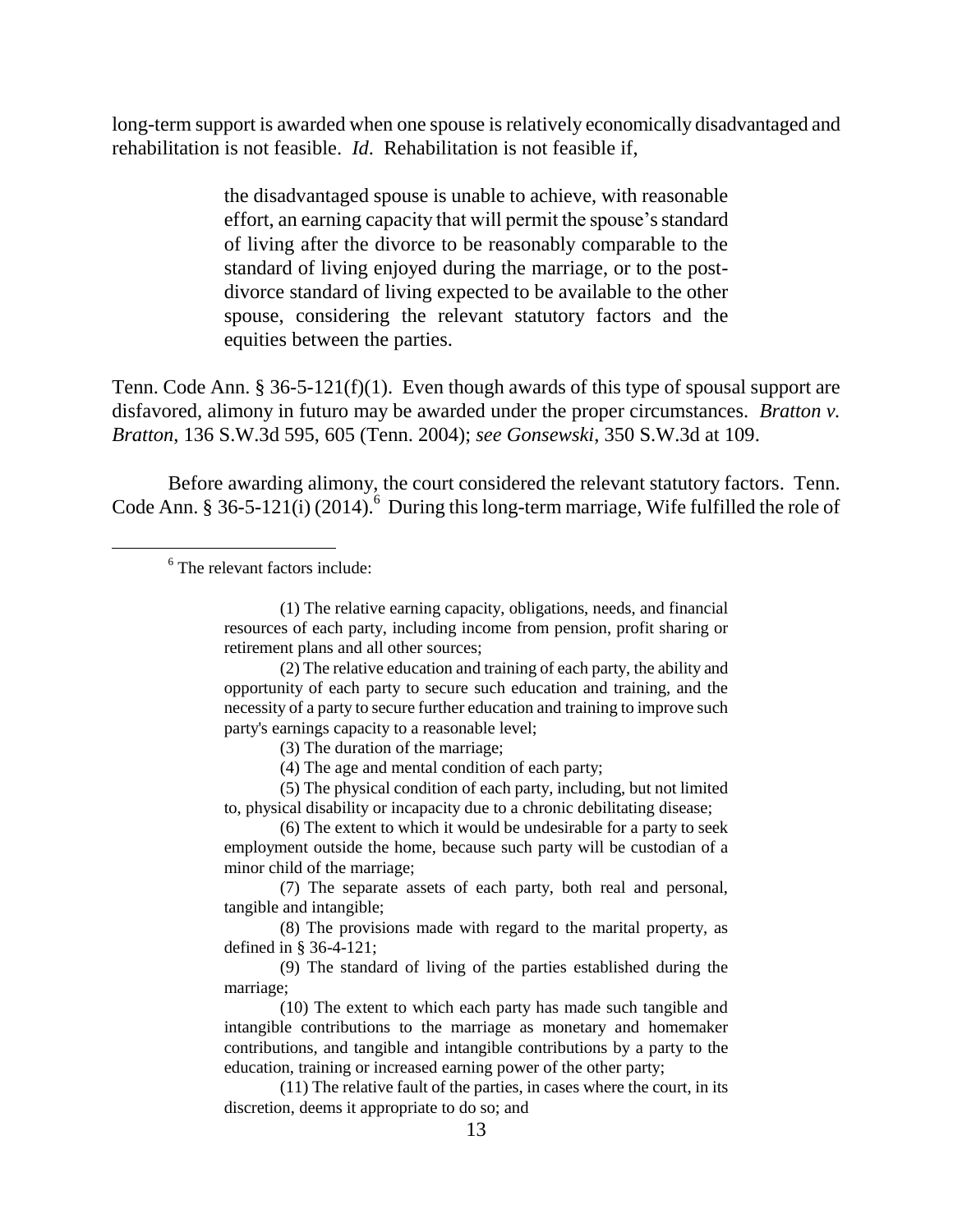homemaker while Husband was the wage earner. Both parties made significant contributions to the marriage. They enjoyed a high standard of living. While they did not spend lavishly, their financial means provided them with the ability to do whatever they wished. Husband has admitted he was at fault in the demise of this marriage.

The disparity in relative earning capacity between these spouses is clearly established. Husband has been earning well over \$600,000 per year after taxes. After this divorce he will retain ownership of all of his business interests and should continue to earn a good standard of living. While he may be forced to seek construction loans in the short term, his experience and business acumen should allow him to quickly overcome this hurdle. Moreover, he will continue to receive partnership<sup>7</sup> and rental income. The loss of the relatively minimal amount of interest income he previously received should not have a significant impact on his future earnings.

By contrast, Wife is unemployed with no appreciable work history other than working for Husband's business. The skills Wife acquired during her time at GCI will not equip her to obtain more than a minimum wage job. At age 53, it is difficult to imagine what type of additional training Wife could obtain to enable her to be employed at a higher rate of pay before she reached retirement age. *See Jekot*, 232 S.W.3d at 753 (agreeing Wife, at 55 years of age, would have difficulty competing for employment even with additional training).

Although Wife was awarded almost half of the marital estate, without support, Wife will be forced to quickly deplete those assets to meet her living expenses. Husband contends she could meet her needs by simply investing the cash she was awarded. Husband's own tax returns reveal the fallacy in Husband's argument. In 2013, Husband's interest income from the parties' cash assets was \$13,409, an amount insufficient to cover Wife's anticipated monthly living expenses of \$11,074. While Husband argues Wife's anticipated expenses are speculative, the trial court heard the testimony of both parties and accepted Wife's evidence of need. We will not disturb the trial court's determinations of credibility and weight of testimony without clear and convincing countervailing evidence. *Wells v. Tennessee Bd. of Regents*, 9 S.W.3d 779, 783 (Tenn. 1999).

Tenn. Code Ann. § 36-5-121.

<sup>(12)</sup> Such other factors, including the tax consequences to each party, as are necessary to consider the equities between the parties.

 $<sup>7</sup>$  Husband argues the trial court erred in considering his future income from the real estate</sup> development partnerships in his ability to pay alimony because he was awarded these interests in the division of the estate. Husband's reliance on Tennessee Code Annotated  $\S$  36-4-121(b)(1)(E) to support his argument is misplaced. In determining alimony, the court may consider income from assets awarded in the division of the marital estate "to the extent the asset will create additional income after the division." Tenn. Code Ann. § 36-4-121(b)(1)(E) (Supp. 2015).